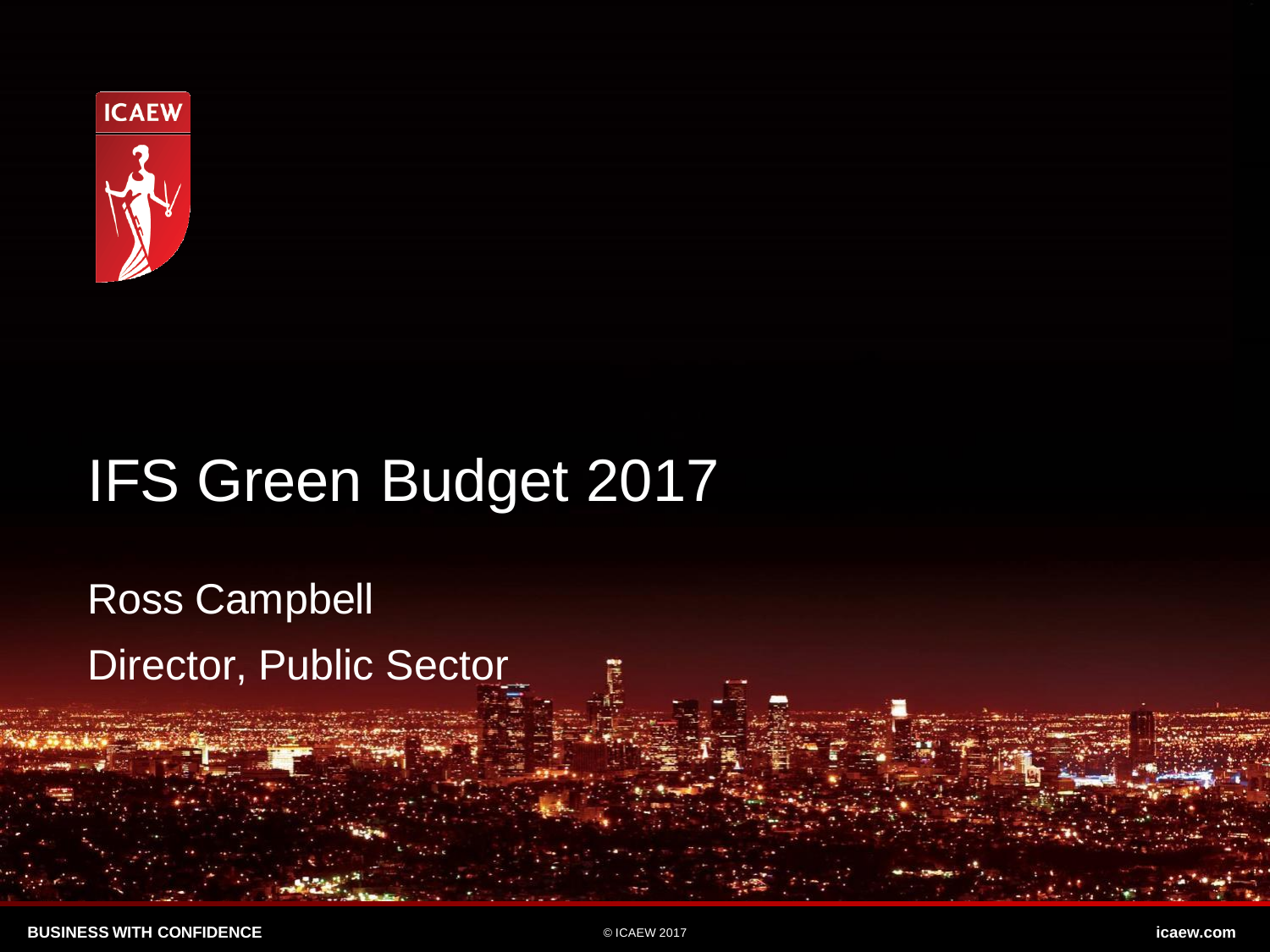### IFS Green Budget 2017: ICAEW chapters

- Liabilities in the Whole of Government Accounts
	- Accounting deficits include costs not captured by fiscal deficits
	- Total liabilities much greater than just debt
	- Very large pension obligations
	- Growing liabilities for nuclear and clinical negligence
- Debt
	- Public sector net debt expected to be £1.75tn at 31 March 2017
	- £646bn in funding needed over the next five years
	- Strategy last updated in 1995, time for an update?
	- QE has had a big impact on the profile of external debt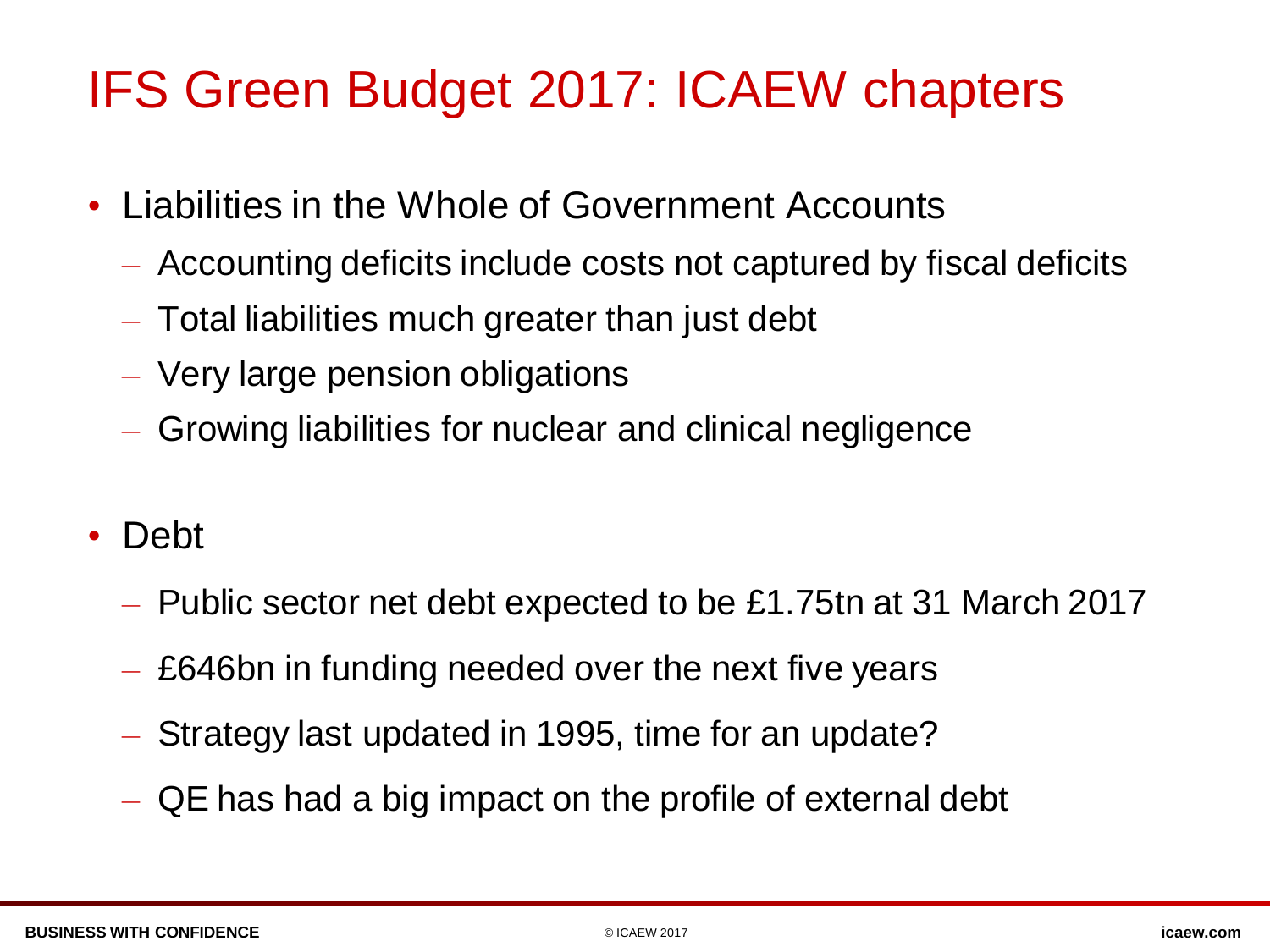### Decisions have consequences

#### *Financial year 2014/15 Fiscal deficit £96bn Public sector net debt £1,549bn*

| Income statement          | <b>£bn</b> |
|---------------------------|------------|
| Revenue                   | 659        |
| <b>Expenditure</b>        | (859)      |
| <b>Accounting deficit</b> | (152)      |
|                           |            |

| <b>Cash flows</b>             | £bn  |
|-------------------------------|------|
| Operating cash outflow        | (11) |
| Investing cash outflow        | (53) |
| Interest and similar outflows | (27) |
| <b>Financing cash inflow</b>  | 91   |
| Change in cash balances       | O    |
|                               |      |

| <b>Balance sheet</b>     | <b>£bn</b> |
|--------------------------|------------|
| Total assets             | 1,455      |
| <b>Total liabilities</b> | (3, 558)   |
| Net liabilities          | (2, 103)   |
|                          |            |

| <b>Financial position</b>           | £bn   |
|-------------------------------------|-------|
| <b>Accounting deficit</b>           | (152) |
| Actuarial revaluation               | (135) |
| Asset revaluations                  | 27    |
| Other movements                     | (2)   |
| <b>Change in financial position</b> | (262) |

Source: Whole of Government Accounts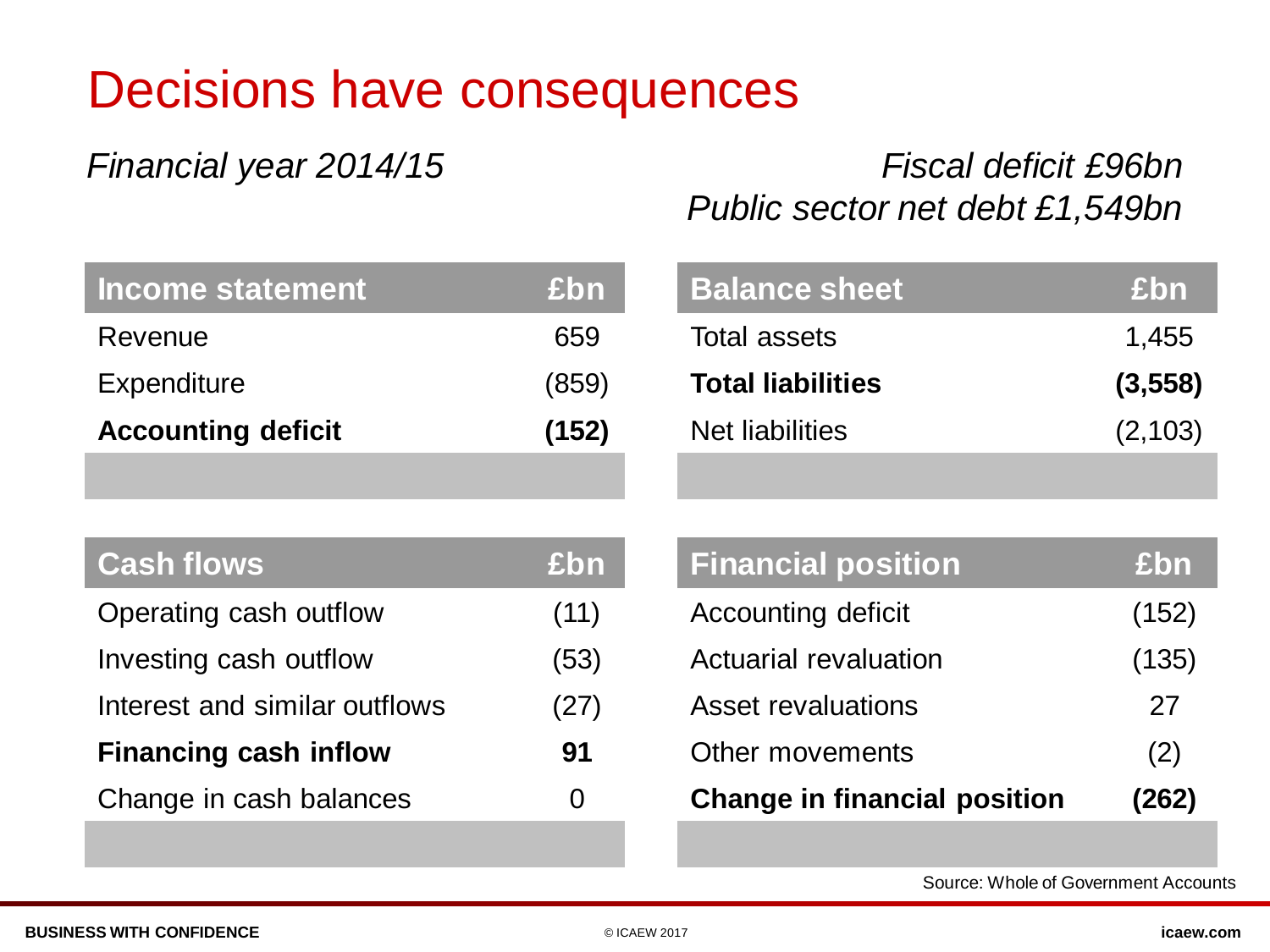### Accounting deficits are larger



**BUSINESS WITH CONFIDENCE** © ICAEW 2017 **icaew.com**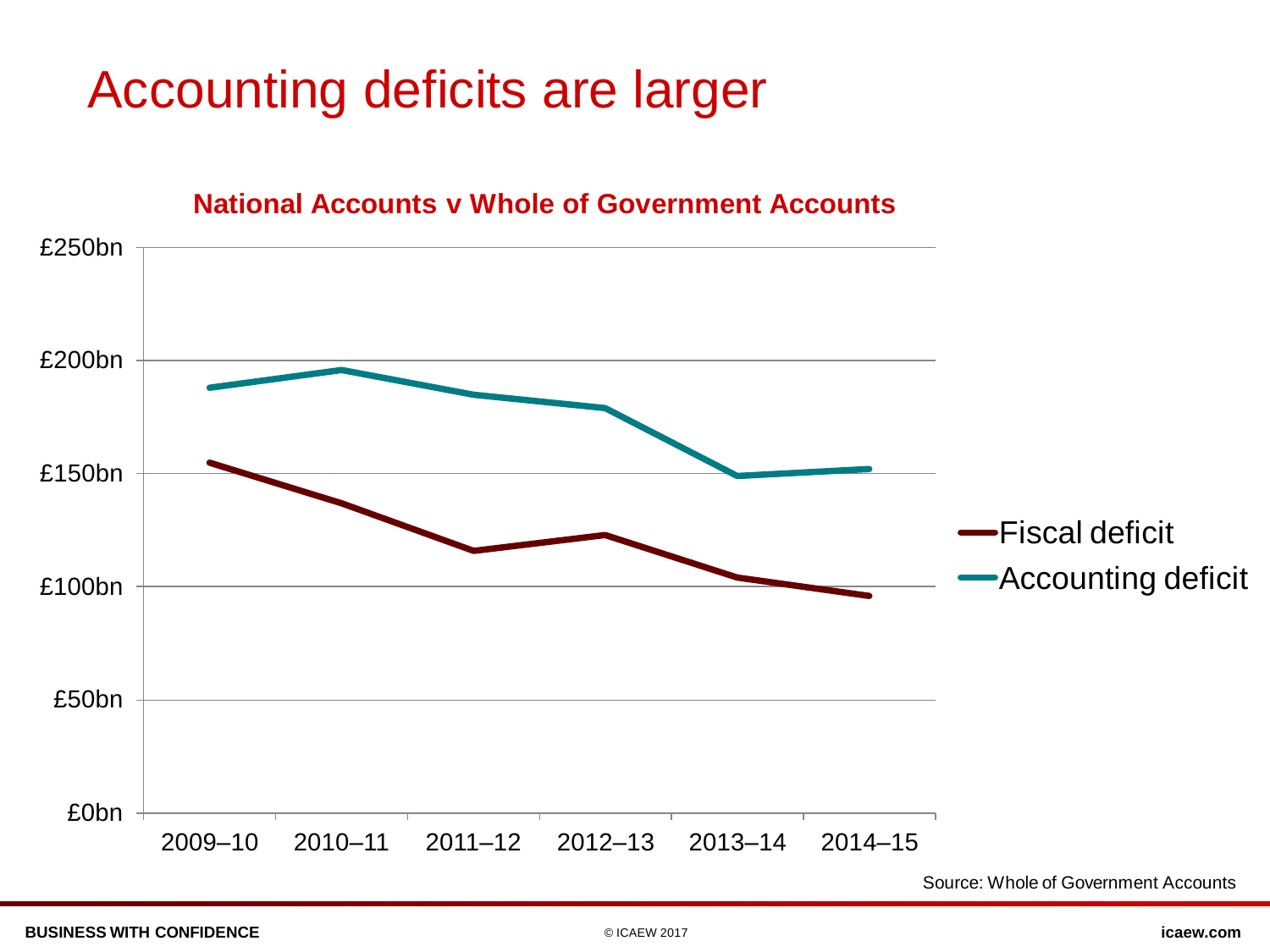### Many more liabilities than just debt



Source: Whole of Government Accounts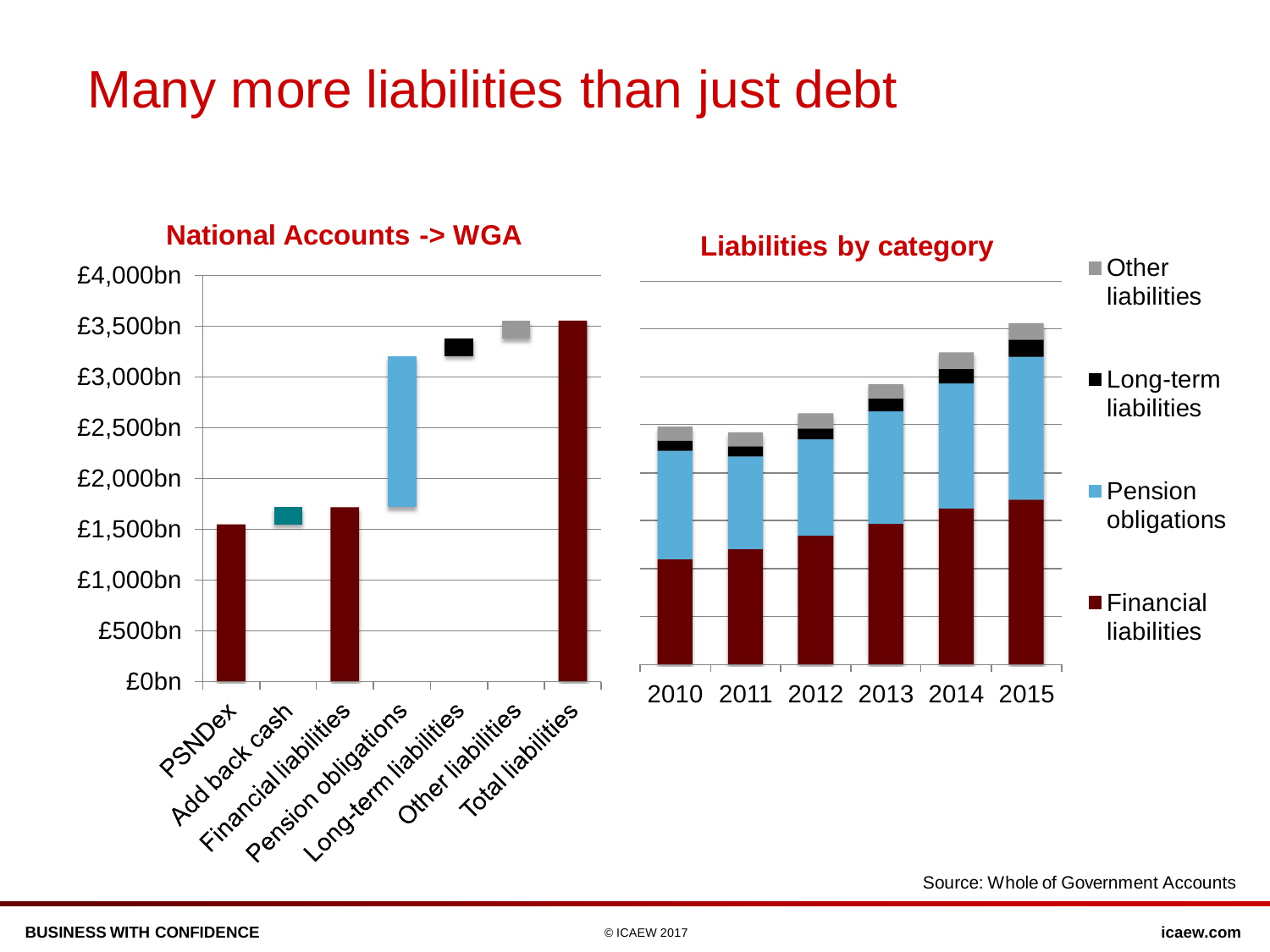### Total liabilities up to 191% of GDP



Source: Bank of England; Whole of Government Accounts.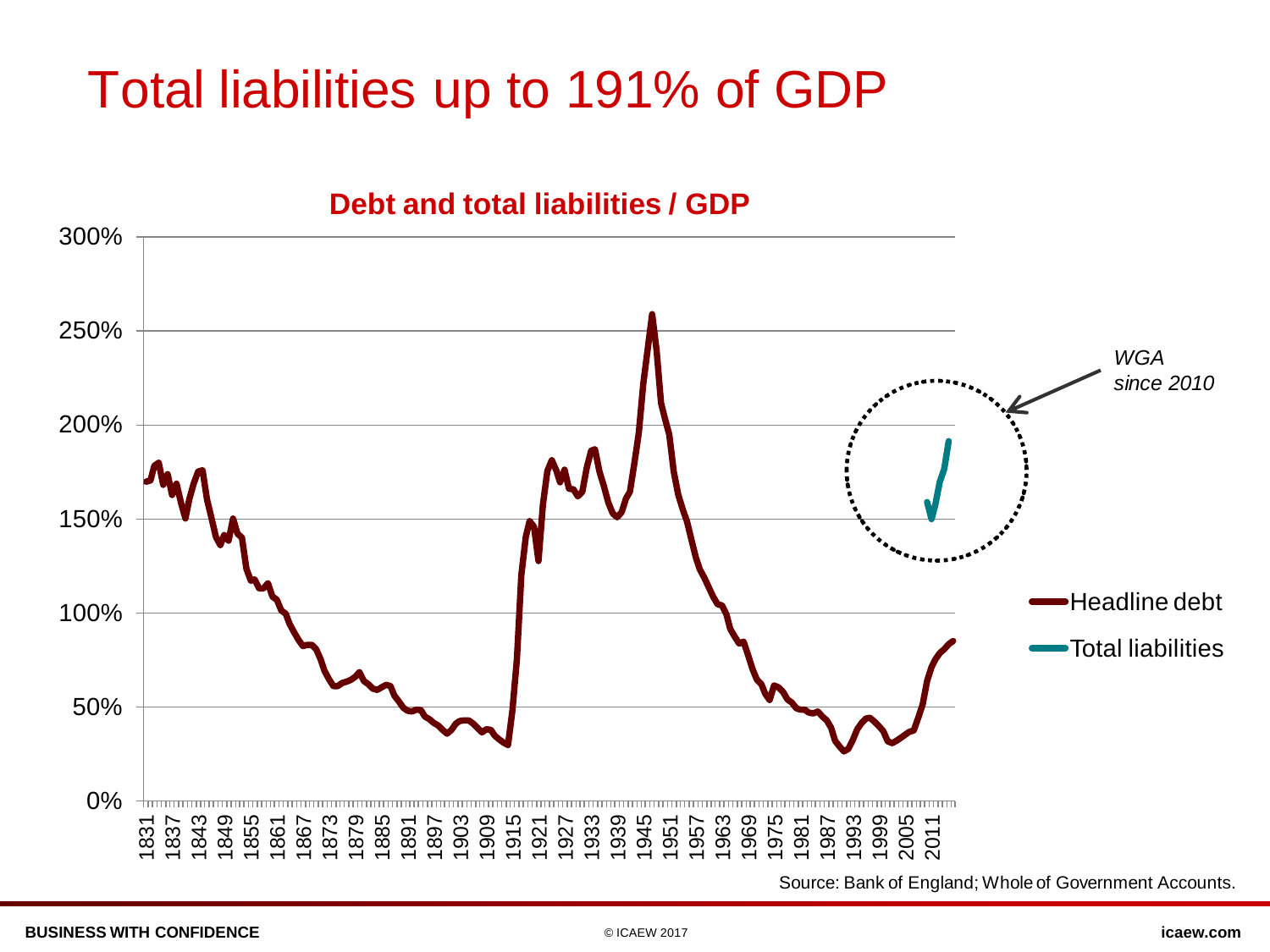### Pension obligations



**Pension liabilities**

*Net pension liability up £358bn to £1,493bn over five years to March 2015*

*Unfunded pension liabilities up £354bn to £1,373bn*

*Net funded pension liabilities up £4bn\* to £120bn (net) \* thanks to £82bn in investment returns*

#### **Pension investments**

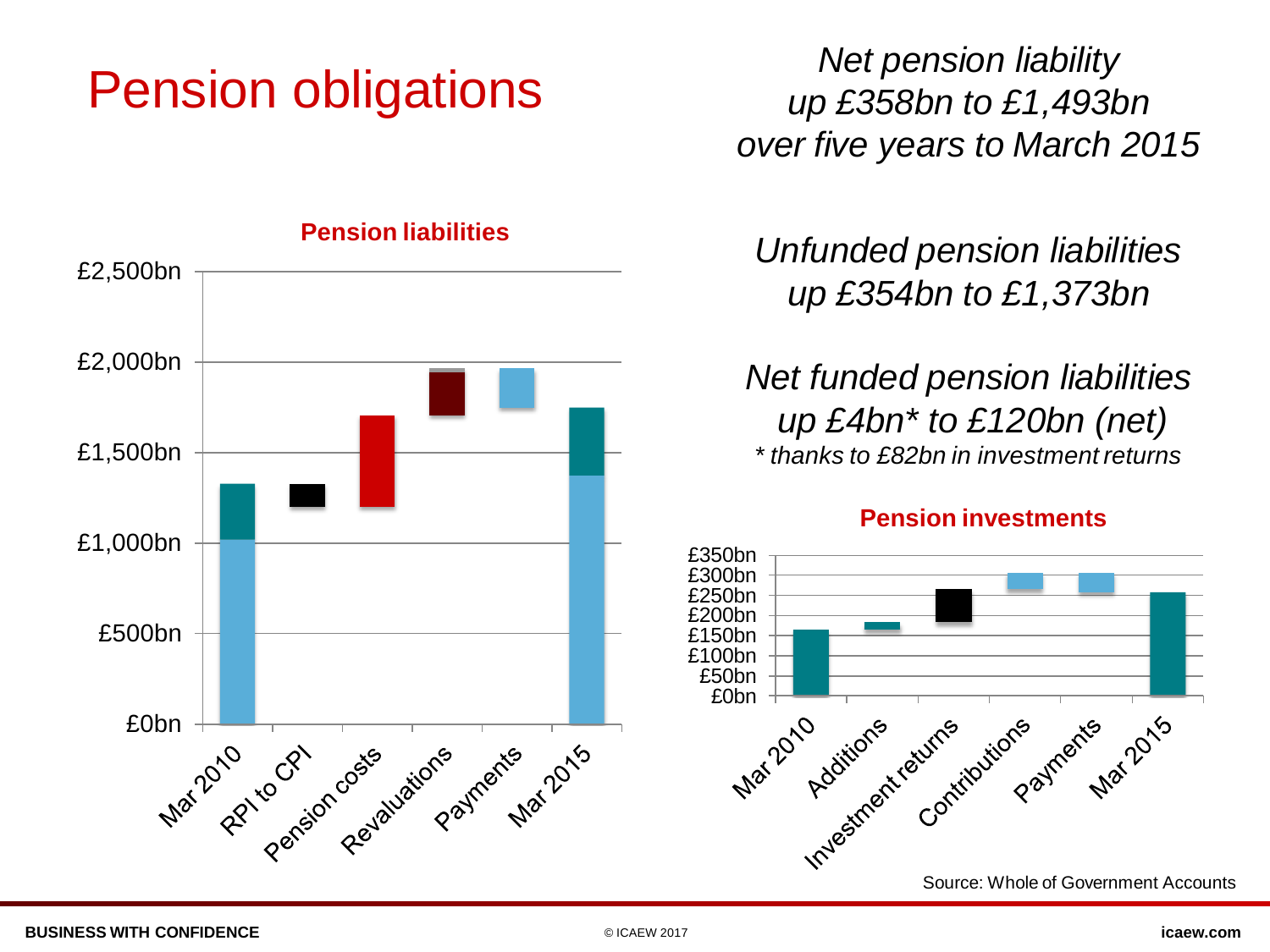## Long-term liabilities

*Small in comparison with debt and pensions, but these are big numbers - and they are growing*



#### **Provisions for liabilities and charges**

Source: Whole of Government Accounts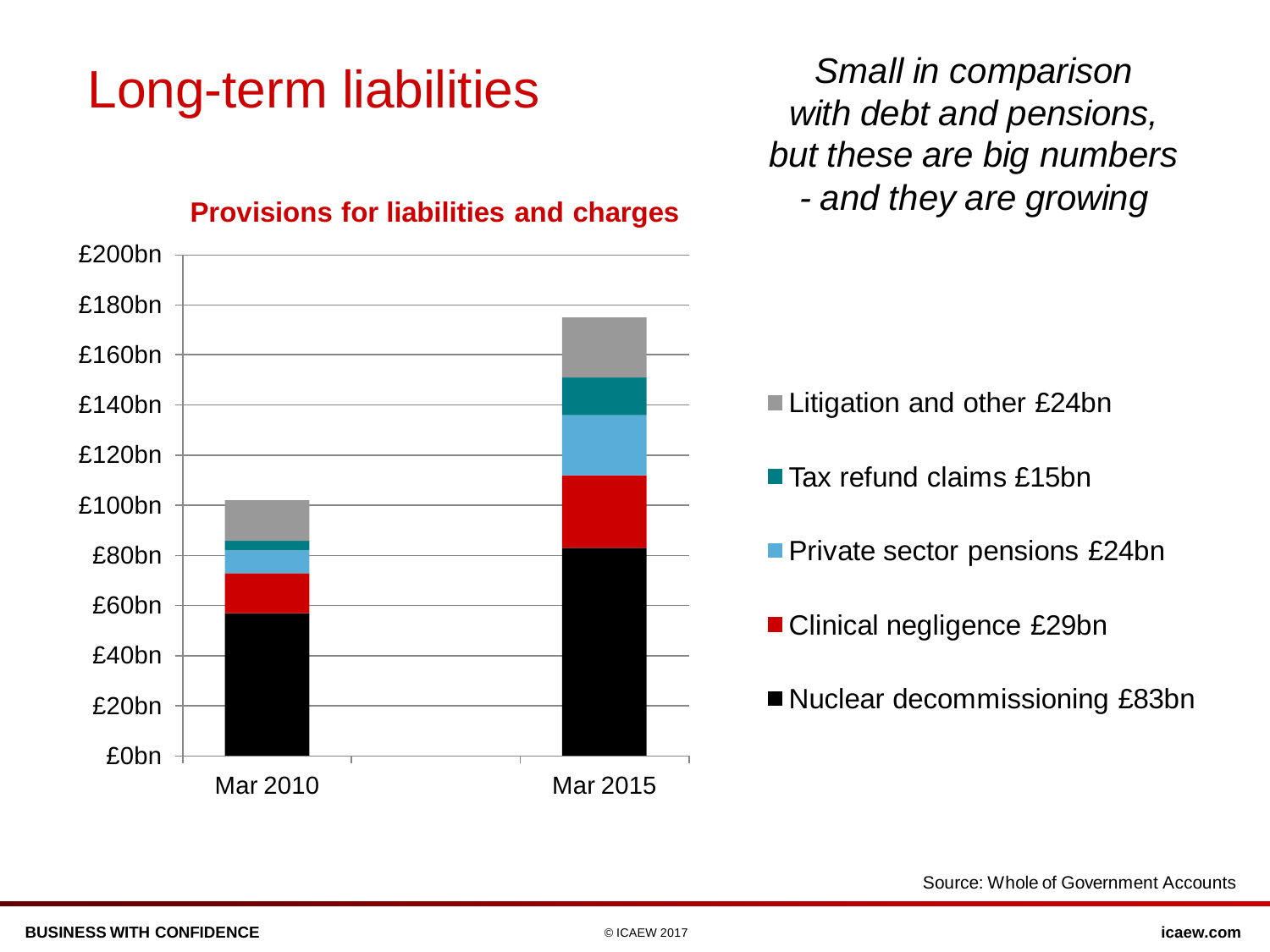### Debt is increasing

#### **Public sector net debt excluding banks - March 2007 to 2017**

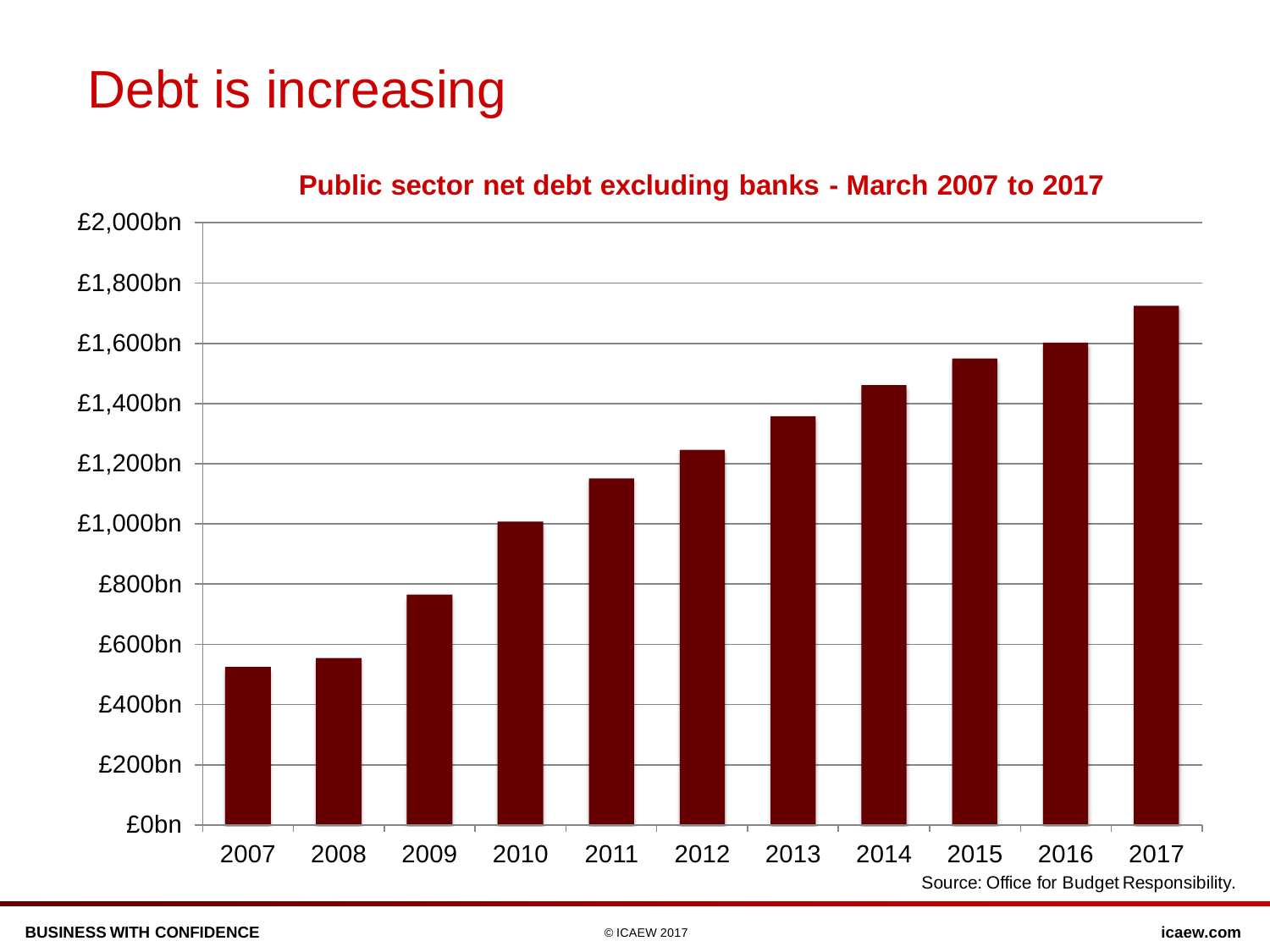### Deficits down, but need more funding excl QE

**Five year funding requirements 1992-93 to 2021-22**



Sources: Debt Management Office; Bank of England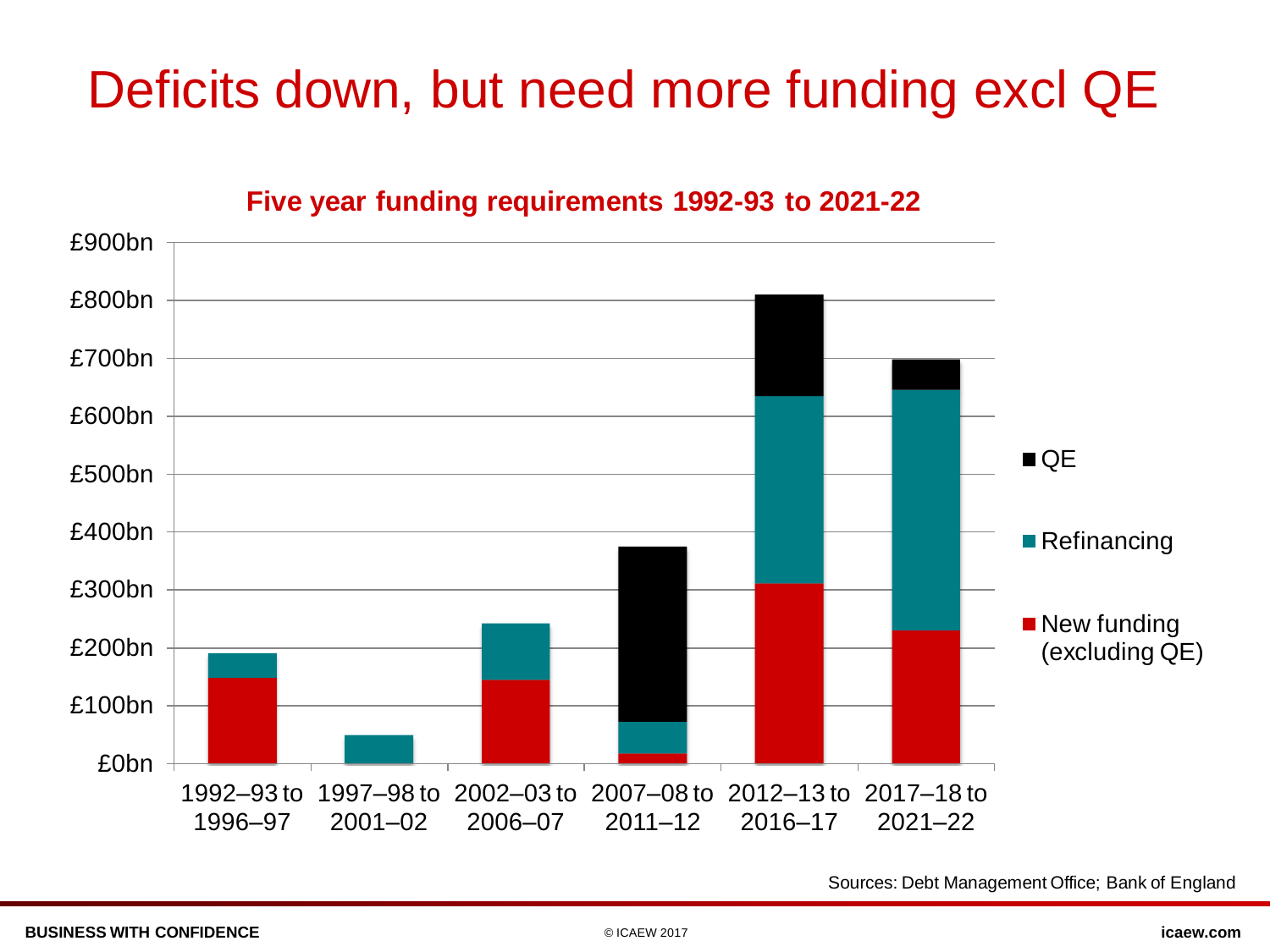#### Longer dated debt



Sources: Debt Management Office and overseas equivalents.

*DMO 1995 strategy*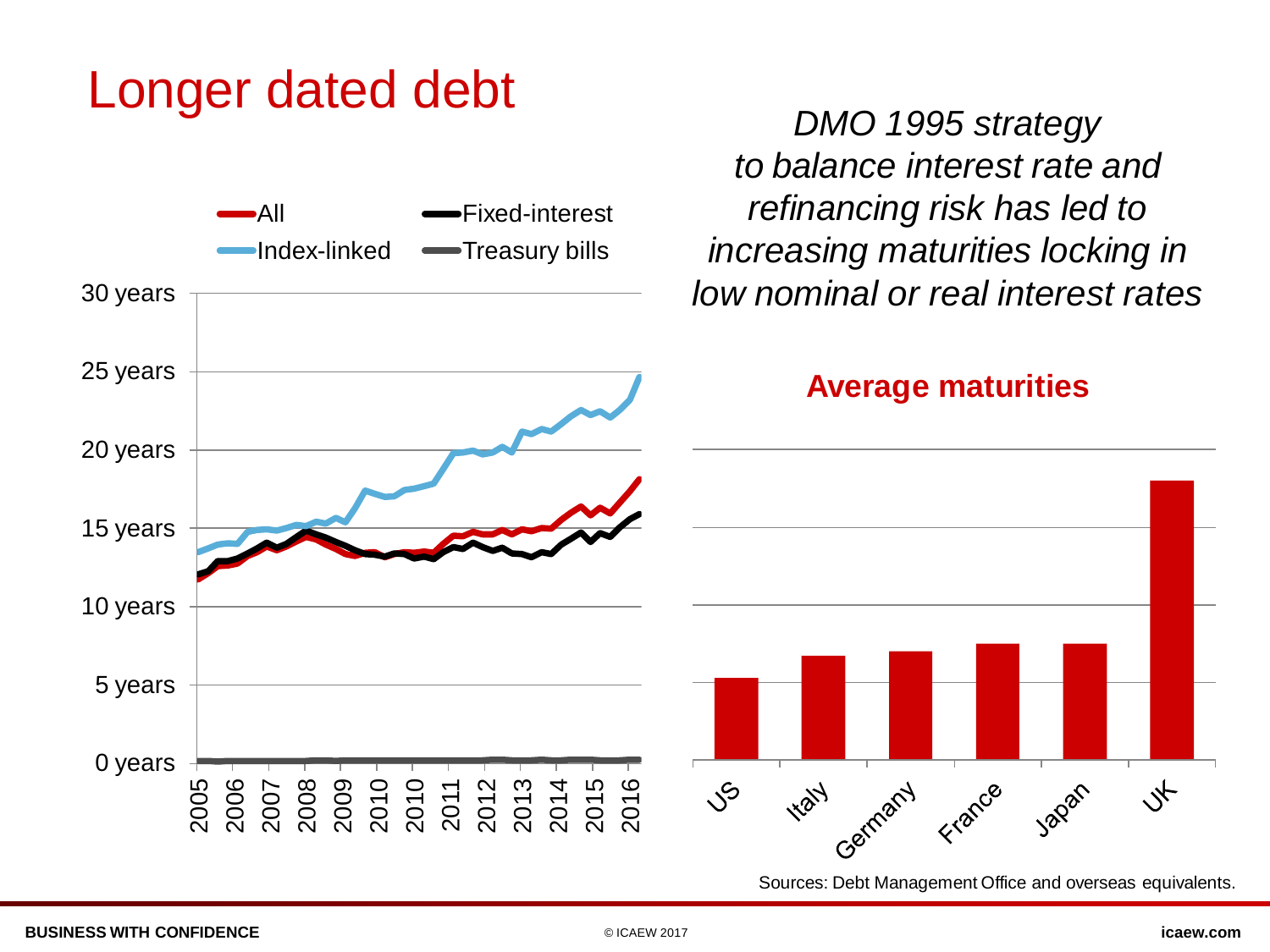Interest profile

*QE has exchanged fixed-interest gilts for Bank of England deposits paying bank base rate*

#### **Interest profile**

#### **Interest profile**



Sources: Debt Management Office; ICAEW calculation. Variable comprises treasury bills, ultra-short (<3 year) fixed-interest gilts, NS&I variable deposits and Bank of England deposits.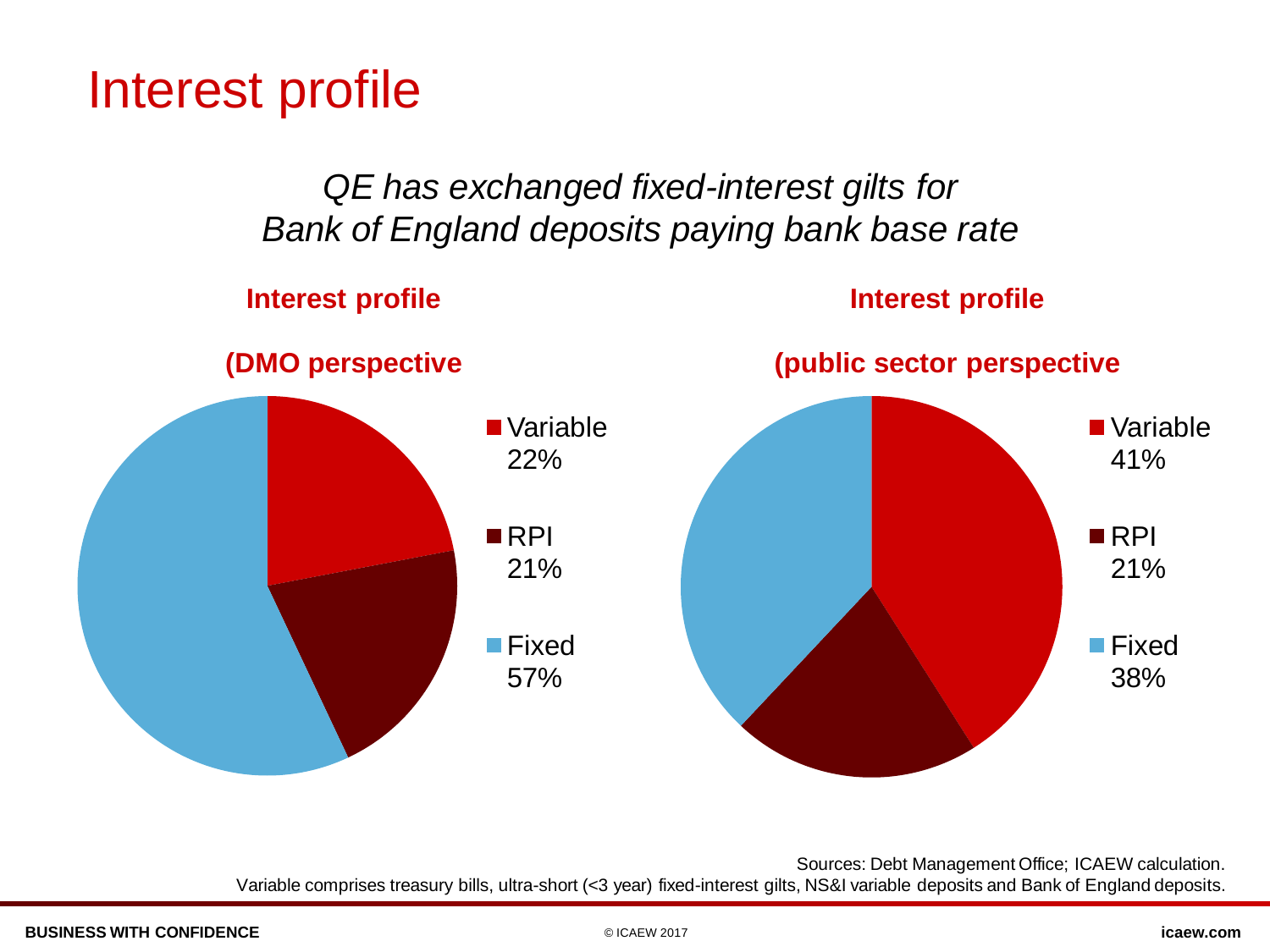### **Summary**

- Liabilities in the Whole of Government Accounts
	- Decisions have (financial) consequences
	- Liabilities are much larger than just debt
	- Better information and commentary to improve decision-making
	- Speedier production of the WGA needed
- Debt
	- Financing requirements to increase despite lower deficits
	- Treasury management strategy needs updating to include 'country level' stress tests
	- DMO has made good progress in extending maturities
	- But, QE is one big interest rate swap